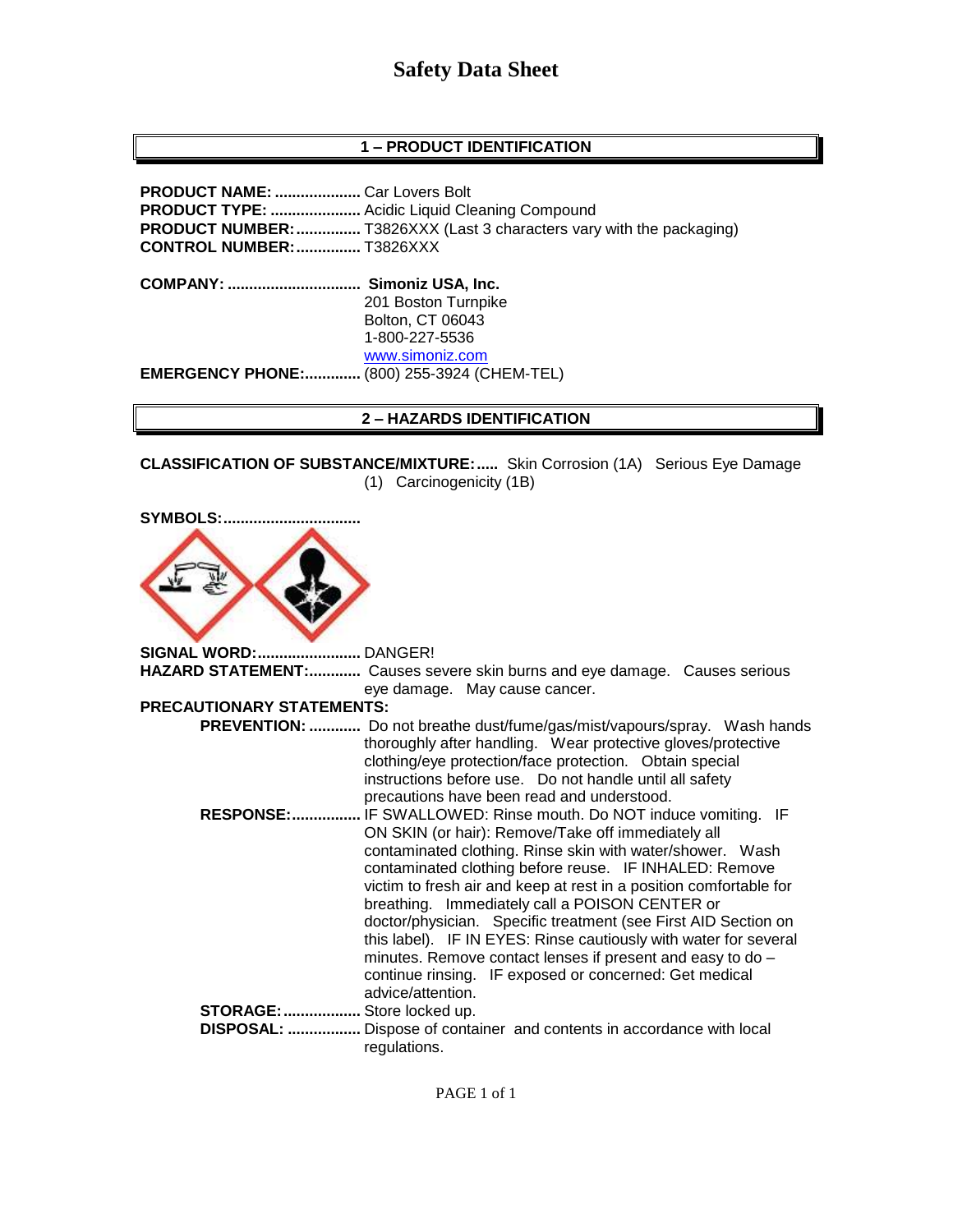# **3 – COMPOSITION / INFORMATION ON INGREDIENTS**

Water 7732-18-5 Citric Acid 77-92-9 Dodecylbenzenesulfonic Acid 27176-87-0 2-Butoxy Ethanol 111-76-2 Phosphoric Acid 7664-38-2 Sulfuric Acid 7664-93-9

### **INGREDIENT C.A.S. NUMBER**

Percentages of ingredients are being withheld as trade secret information. This information will be disclosed as necessary to authorized individuals.

# **4 – FIRST-AID MEASURES**

|                        | <b>BREATHING (INHALATION):</b> If victim shows signs of discomfort or irritation, remove to fresh<br>air. If symptoms persist, get immediate medical attention.                                                                             |
|------------------------|---------------------------------------------------------------------------------------------------------------------------------------------------------------------------------------------------------------------------------------------|
|                        | <b>SWALLOWING (INGESTION): .</b> DO NOT INDUCE VOMITING! Drink a large quantity of water or<br>milk. Do not attempt to give liquids to an unconscious person.<br>Get immediate medical attention!                                           |
| $EYES:$                | Flush eyes with a large quantity of fresh water for at least 15<br>minutes. Apply ice compresses and GET IMMEDIATE<br>EMERGENCY MEDICAL ATTENTION by an eye specialist. It<br>may be necessary to take victim to a hospital emergency room. |
| <b>SKIN (DERMAL): </b> | Immediately flush from skin and clothing with large amounts of<br>fresh water. Get immediate medical attention. Rewash<br>contaminated clothing before wearing.                                                                             |

# **5 – FIRE-FIGHTING MEASURES**

**FLASHPOINT:...........................** Greater than 200 degrees F. **EXTINGUISHING MEDIA:.........** This product is non-flammable. Use extinguishing media suitable for materials already burning. **SPECIAL FIRE FIGHTING PROCEDURES: ............**Firefighters working in areas where this product is present should be equipped with an approved, fully enclosed SCBA with a plastic hood window. **UNUSUAL FIRE AND EXPLOSION HAZARDS:......**None known.

# **6 – ACCIDENTAL RELEASE MEASURES**

**SPILL PROCEDURES:.............** Dike to prevent spillage into streams or sewer systems. Consult local, state and federal authorities. **WASTE DISPOSAL: .................** As recommended by local, state and federal authorities.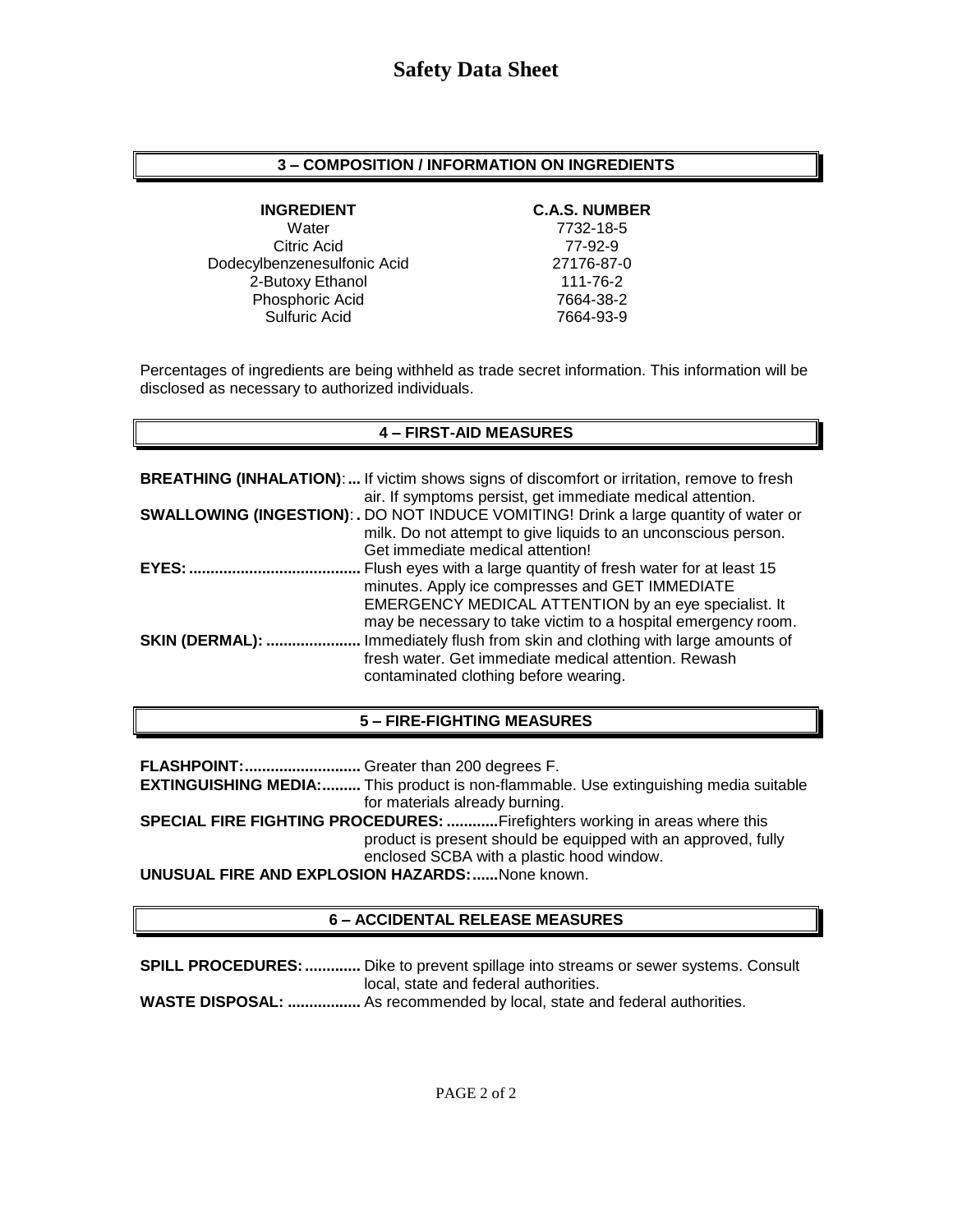# **7 – HANDLING and STORAGE**

| STORAGE:         | . Store in a cool, well ventilated area. Avoid overheating or                                                                                                                                                                                                            |
|------------------|--------------------------------------------------------------------------------------------------------------------------------------------------------------------------------------------------------------------------------------------------------------------------|
|                  | freezing.                                                                                                                                                                                                                                                                |
| <b>HANDLING:</b> | Under normal use according to label instructions, special<br>protection should not be necessary. Wear eye protection if<br>product is likely to splash. Do not place this product in an<br>unmarked container! Keep away from children! Spilled material is<br>slippery. |

# **8 – EXPOSURE CONTROLS / PERSONAL PROTECTION**

**RESPIRATORY PROTECTION:**Not usually needed in well-ventilated areas. If needed, use a NIOSH approved respirator. **PROTECTIVE CLOTHING:.......** Nitrile or PVC gloves, and chemical splash goggles. Wear protective outerwear and boots when product is likely to splash. **ADDITIONAL MEASURES: ......** Under normal use according to label instructions, special protection should not be necessary. Wear eye protection if product is likely to splash.Do not place this product in an unmarked container! Keep away from children! Spilled material is slippery.

| <b>INGREDIENT</b>           | <b>C.A.S. NUMBER</b> | <b>PEL</b>             |
|-----------------------------|----------------------|------------------------|
| Water                       | 7732-18-5            | No limits established  |
| Citric Acid                 | 77-92-9              | No limits established  |
| Dodecylbenzenesulfonic Acid | 27176-87-0           | No limits established  |
| 2-Butoxy Ethanol            | 111-76-2             | 20 ppm TLV, 25 ppm PEL |
| Phosphoric Acid             | 7664-38-2            | 1mg/m3TLV,3mg/m3STEL   |
| Sulfuric Acid               | 7664-93-9            | 1 mg/m3 PEL            |
|                             |                      |                        |

#### **9 – PHYSICAL / CHEMICAL PROPERITES**

**APPEARANCE & ODOR: .........** Blue-green transparent liquid, lemon scented. **ODOR THRESHOLD: ...............** N/A **pH:.............................................** Less than 2. **MELTING POINT: .....................** 210 degrees F. **FREEZING POINT: ...................** N/A **BOILING POINT:.......................** 210 degrees F. **BOILING POINT RANGE:.........** N/A **FLASHPOINT:...........................** Greater than 200 degrees F. **EVAPORATION RATE:.............** N/A **FLAMMABILITY (solid/gas):....** N/A **EXPLOSION LIMITS:................** N/A **VAPOR PRESSURE: ................** N/A **VAPOR DENSITY (AIR=1):.......** Greater than 1. **SPECIFIC GRAVITY:................** 1.06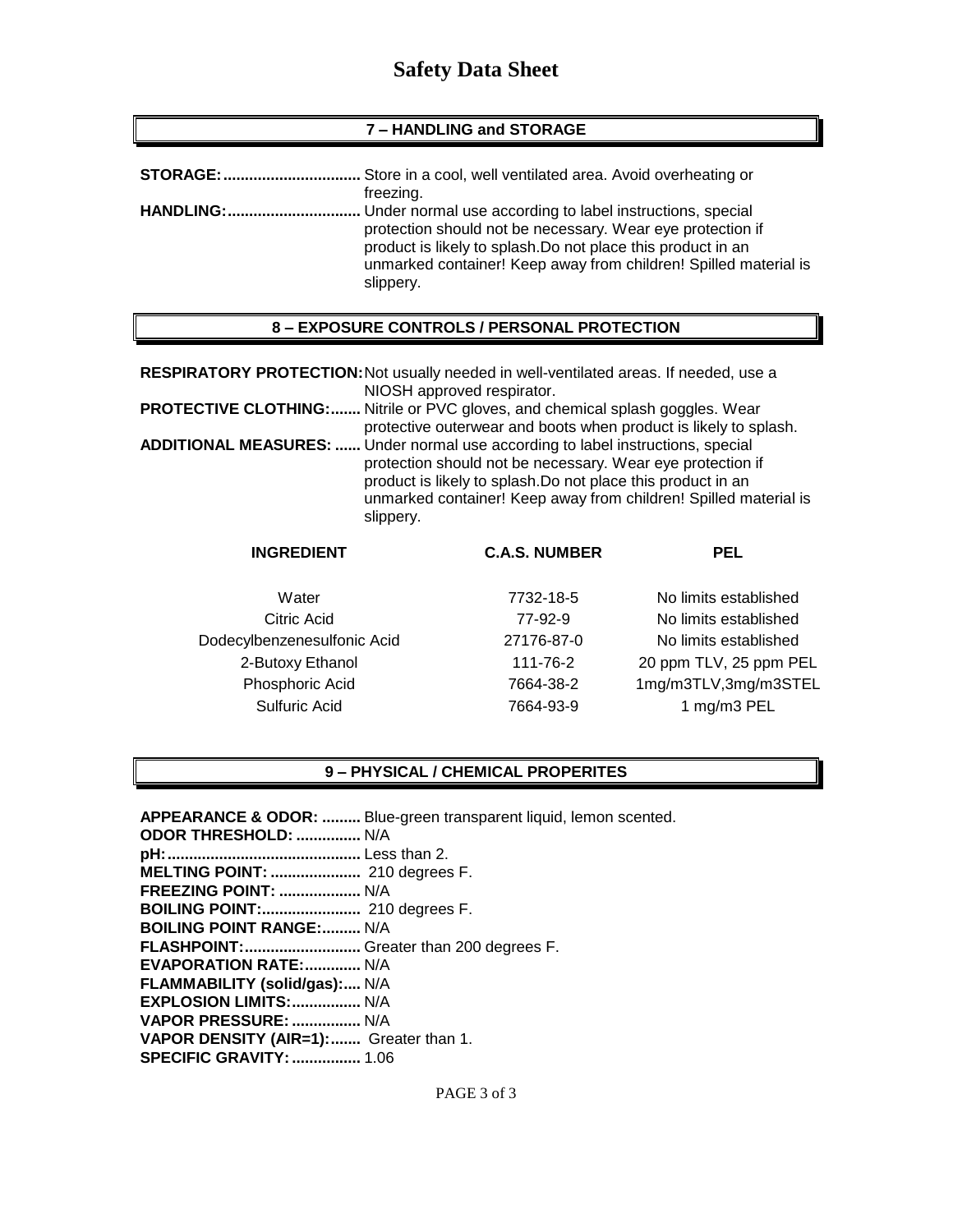**SOLUBILITY IN WATER: .........** Completely soluble. **PARTITION COEFFICIENT: .....** N/A **AUTO-IGNITION TEMPERATURE:..........................**N/A **DECOMPOSITION TEMPERATURE: ......................**N/A **VISCOSITY: ..............................** Water thin

# **10 – STABILITY and REACTIVITY**

**STABILITY: ................................** Stable under normal conditions. **HAZARDOUS DECOMP.: .........** This product not known to polymerize. **INCOMPATIBILITY:..................** Do not mix with other chemicals.

# **11 – TOXICOLOGICAL INFORMATION**

**ROUTE(S) OF ENTRY:.............** Inhalation, skin absorption, or ingestion. **LISTED CARCINOGEN: ...........** Mists of Sulfuric Acid (CAS # 7664-93-9) **MEDICAL CONDITION AGGRAVATED:..................**May aggravate pre-existing dermatitis. **INHALATION:............................** Not likely to be inhaled in hazardous amounts. Maintain adequate ventilation in the work area. **INGESTION:..............................** This material can cause burns and serious damage to throat, esophagus and stomach. **EYES:........................................** Undiluted product will cause burns or eye irritation, or possibly blindness. **SKIN (DERMAL): ......................** This product may cause burns or irritation if not removed from the skin. Chronic overexposure may cause injury to blood, liver & kidneys. **ACUTE TOXICITY\* (ORAL):…… .............................**>2000 mg/kg **ACUTE TOXICITY\* (DERMAL):.. .............................**>2000 mg/kg **ACUTE TOXCITY\* (INHALATION):..........................**>20,000 ppm V (Gas), >20 mg/l (Vapor), >5 mg/l (Dust)

**\***Determined using the additivity formula for mixtures (GHS Purple Book, 3.1.3.6)

## **12 – ECOLOGICAL INFORMATION**

## **ENVIRONMENTAL FATE AND DISTRIBUTION:** N/A

# **13 –DISPOSAL CONSIDERATIONS**

**WASTE DISPOSAL: .................** As recommended by local, state and federal authorities.

# **14 – TRANSPORTATION INFORMATION**

#### **PROPER SHIPPING NAME:.....** Compounds, Cleaning, Liquid (contains alkyl sulfonic acid) **HAZARD CLASS:......................** 8

**UN/NA NUMBER: .....................** NA 1760 **PACKAGING GROUP :.............** II